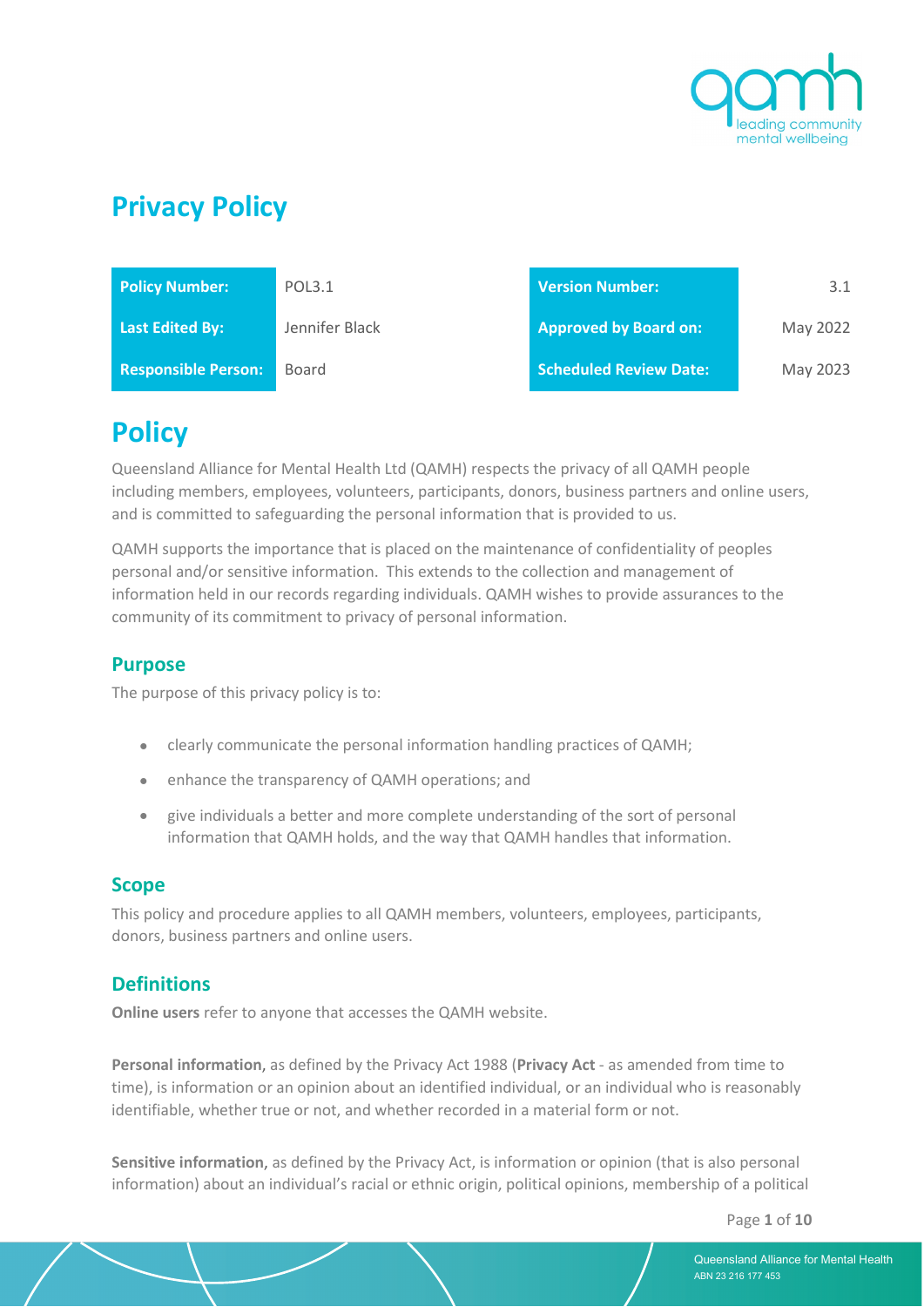

 association, religious beliefs or affiliations, philosophical beliefs, membership of a professional or trade association, membership of a trade union, sexual preferences or practices or criminal record or health, genetic, biometric information or biometric templates, that is also personal information.

The **website** means the QAMH website at www.qamh.org.au

## **Overview of QAMH Programs and Services**

QAMH provides programs and support to organisations providing services to individuals living with mental illness, their families and carers, across different communities in Queensland. QAMH engages volunteers, employees and receives donations, funding and support from members of the community, corporations, groups and governments.

QAMH holds contracts to deliver State and Commonwealth government programs. In providing such services, we comply with the relevant state and national privacy principles and any additional obligations under these contracts. In addition to this funding, for time to time we receive nominal donations from the general public through fundraising activities

QAMH may in the course of its work, collect information from organisations and individuals for a variety of reasons or projects. Information may be collected for memberships, event attendance or project and research purposes.

### **Related Documents**

- PRO3.1 Privacy Procedure
- Australian Government, Privacy Act 1988
- Australian Government, OAIC, Australian Privacy Principles

Page **2** of **10**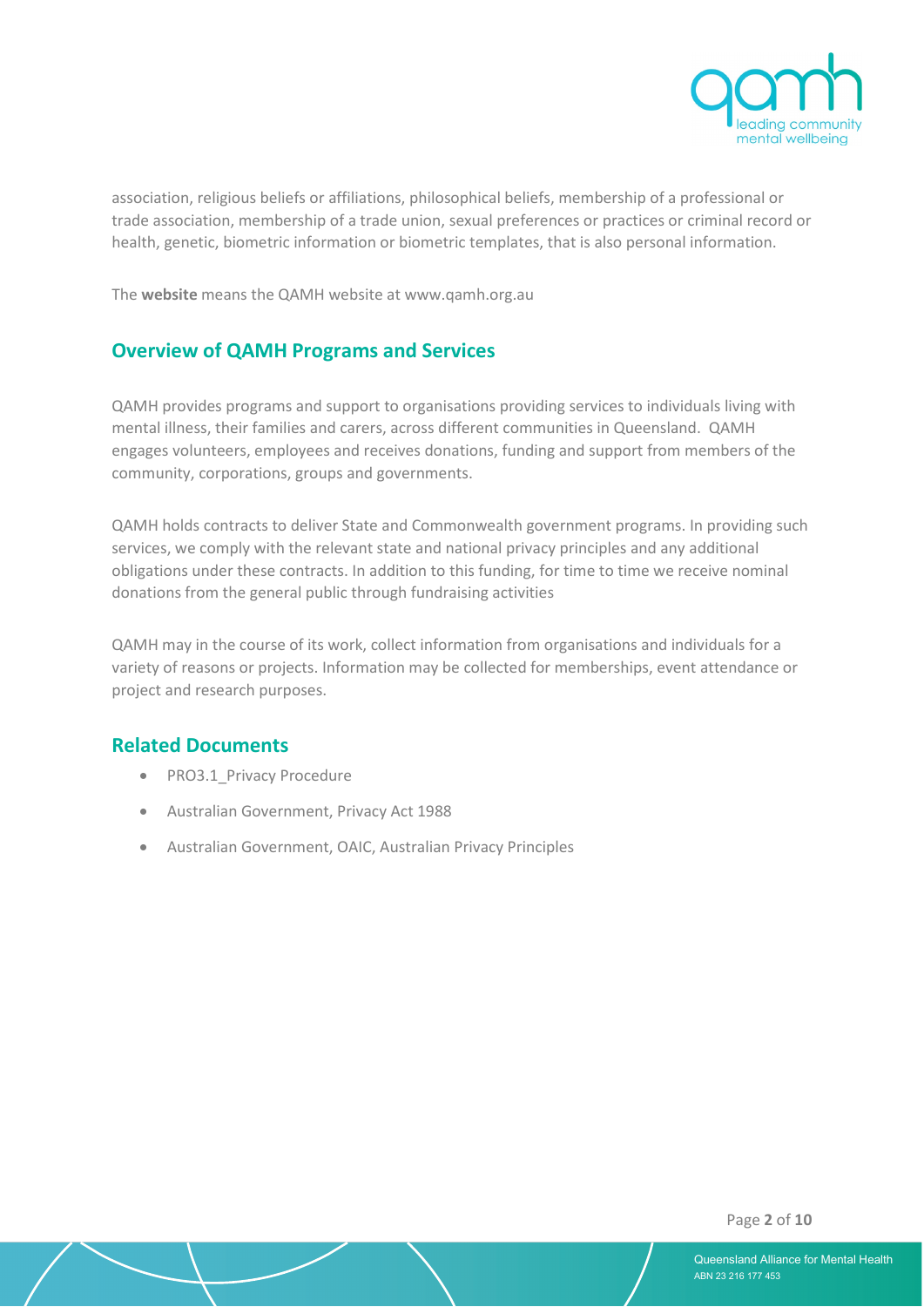

# **Privacy Procedure**

| <b>Procedure Number:</b>   | PRO3.1         | <b>Version Number:</b>        | $3.0^{\circ}$ |
|----------------------------|----------------|-------------------------------|---------------|
| Last Edited By:            | Darren Howell  | <b>Approved by CEO on:</b>    | 2022          |
| <b>Responsible Person:</b> | Jennifer Black | <b>Scheduled Review Date:</b> | August 2024   |

## **Procedures**

**Our Personal Information Handling Practices**

**1.1 Our obligations under the Privacy Act**

This privacy policy sets out how we comply with our obligations under the Privacy Act. We are bound by the Australian Privacy Principles (APPs) in the Privacy Act which regulate how organisations may collect, use, disclose and store personal information, and how individuals may access and correct personal information held about them.

#### **1.2 Collection of Personal and Sensitive Information**

We will only collect personal and sensitive information by lawful and fair means. The nature and extent of personal and sensitive information collected by QAMH varies depending on each particular interaction with QAMH.

If you would like to access any QAMH services on an anonymous basis or using a pseudonym, please contact the Business Manager. If this is possible and lawful, we will take all reasonable steps to comply with your request. However, we may not be able to provide the services in question if we are not provided with the personal information requested.

QAMH collects personal and sensitive information from members, volunteers, participants, students, donors, business partners and online users. The types of information that may be collected, but not limited to, includes:

- personal details (name, address, telephone numbers, email, date of birth, gender);
- membership type (e.g. individual or corporate membership);
- credit card or bank account details;
- contact person's name, the name of the organisation that employs the person, telephone numbers, fax number, street and postal addresses, email address and position title;
- areas of interest by category and industry;
- type of support (e.g. workplace giving, goods in kind, program support, volunteering).
- donation history
- Australian Business Number (ABN);
- business income

Page **3** of **10**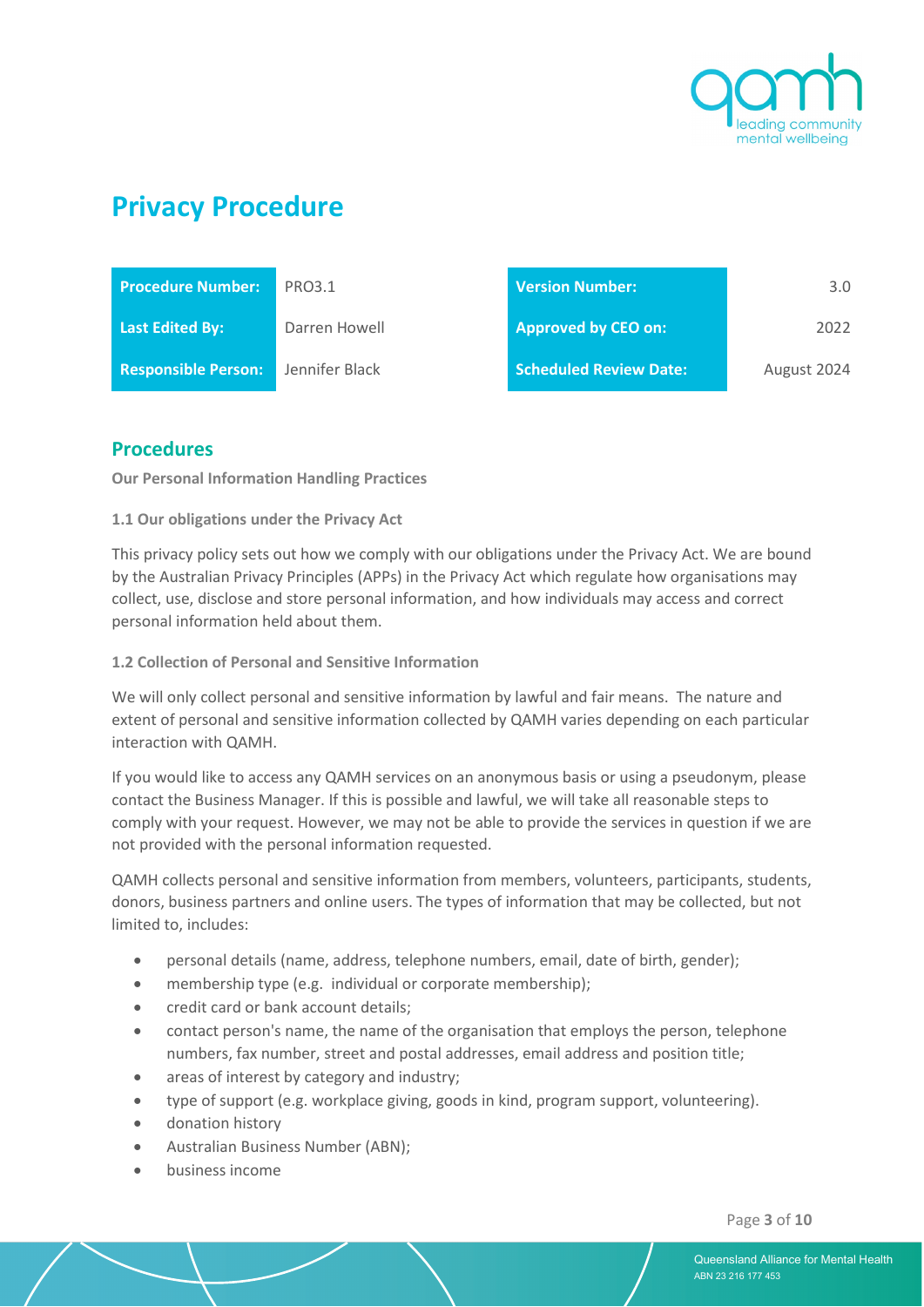

- non-personal information, e.g. visitor navigation and statistics;
- server address, browser type, date and time of visit;
- In some situations, it is necessary for QAMH to collect or receive information about an individual's health. In this circumstance, QAMH will advise why the information is being collected and whether and to whom it will be released.

Employee or prospective employee specific information that may be collected, but not limited to, includes:

- personal details, including personal details of emergency contact person(s);
- date of birth;
- country of birth, citizenship, residency and/or visa details;
- details of current/previous employment or volunteer involvement;
- skills and experience:
- languages spoken and written;
- qualifications;
- drivers' license details;
- information and opinions from referees for prospective employees and candidates for volunteer work;
- A Police Check may be required for some roles within QAMH. Individuals will be required to provide certain information for a Police Check. There are different arrangements for Police Checks in each state and territory of Australia. In some cases, the Police Check will be received directly by QAMH and then stored securely or destroyed;

#### Additional Information

The website may from time to time contain links to other websites. QAMH stresses that when an online user accesses a website that is not the QAMH website, it may have a different privacy policy. To verify how that website collects and uses information, the user should check that particular website's privacy policy.

#### **1.3 How We Collect Information**

Where possible, we collect your personal and sensitive information directly from you. We collect information through various means, including telephone and in-person interviews and conversations, appointments, event registration (online and/or paper form), communications, email, forms, surveys, questionnaires and written correspondence. If you feel that the information that we are requesting either on our forms or in our discussions with you is not information that you wish to provide, please feel free to raise this with the Business Manager.

In some situations, we may also obtain personal information about you from a third-party source. If we collect information about you in this way, we will take reasonable steps to contact you and ensure that you are aware of the purposes for which we are collecting your personal information and the organisations to which we may disclose your information, subject to any exceptions under the Privacy Act.

Page **4** of **10**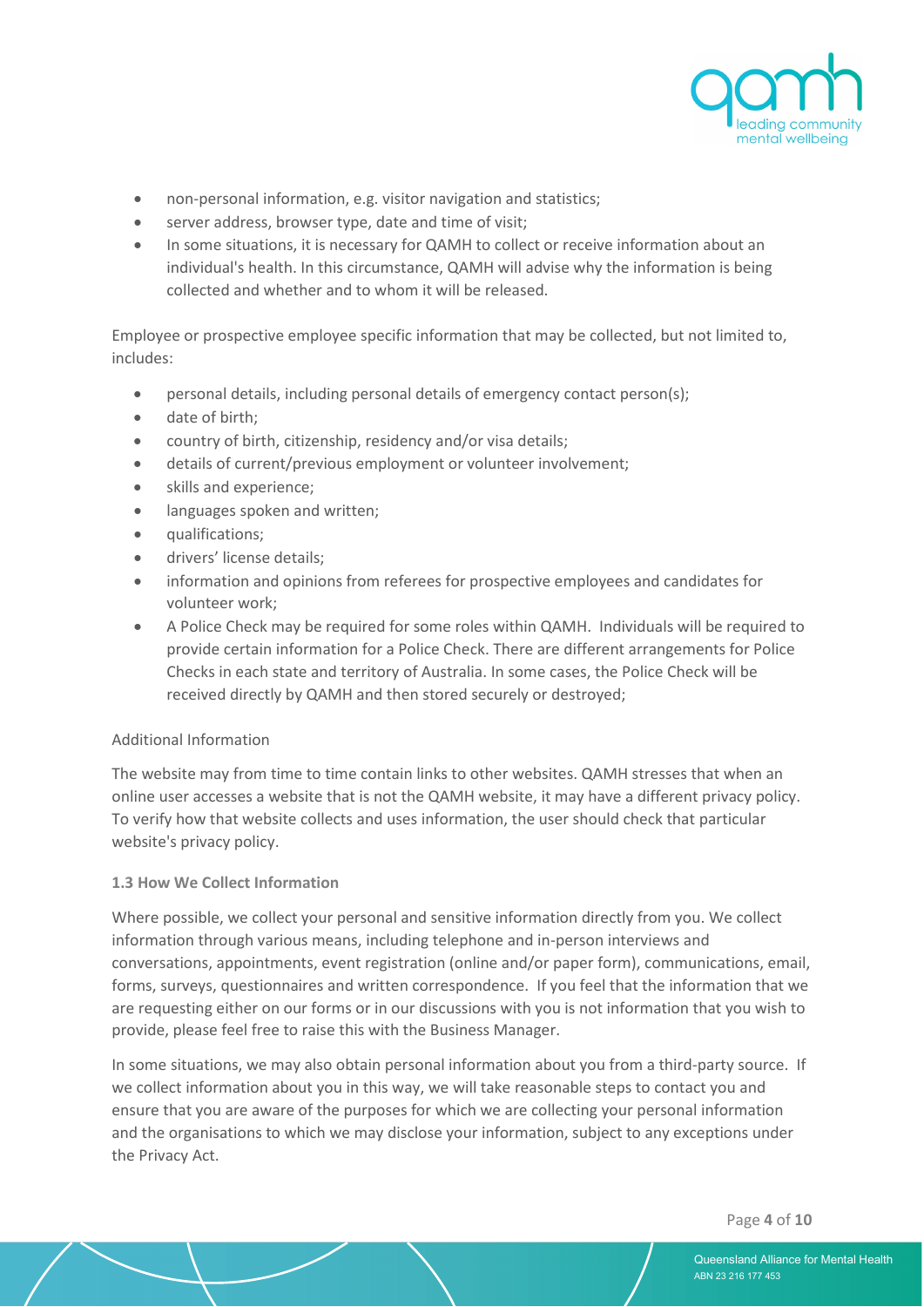

 If we receive personal information about you that is not reasonably necessary for QAMH's business functions and activities, we will take steps to de-identify or destroy this unsolicited personal information as soon as practicable.

**1.4 Use and disclosure of Personal Information**

We only use personal information for the purposes for which it was given to us, or for purposes which are related to one of our functions or activities, including but not limited to:

- to provide QAMH services, support, training;
- to provide information about QAMH operations and services;
- to receive invitations to upcoming events and activities;
- to provide communication updates and ensure transparency;
- to manage QAMH's relationship with stakeholders:
- to process donations and provide accurate receipts;
- to facilitate ongoing fundraising and marketing activities;
- to recognise your support of QAMH.
- to provide transparency relating to donated funds, particularly for Appeals for public donations.
- to pay for services:
- to establish and manage partnerships;
- to receive services from you or the organisation which employs you;
- to process an application to become a member, volunteer or employee of our organization;
- to facilitate a placement in an appropriate service or position;
- to assist with services whilst an individual is employed or engaged as a volunteer with QAMH;
- to provide feedback on performance as a volunteer or employee;
- to meet legislative responsibilities to all volunteers and employees;
- to obtain feedback from individuals about their experiences;
- to assist QAMH to review and improve its programs and services;
- to keep individuals informed about QAMH developments and opportunities;
- to facilitate further involvements with QAMH (e.g. appropriate supports, membership, donor).
- to process donations, purchase orders, online bookings and purchases/transactions;
- to analyse website usage and make improvements to the website;
- to comply with legal obligations;

For the purposes referred to in this Privacy Policy, we may disclose your personal information to other external organisations including:

- Government departments/agencies who provide funding for QAMH services;
- Contractors who manage some of the services we offer to you, that may send information to you on behalf of QAMH. Steps are taken to ensure they comply with the APPs when they handle personal information and are authorised only to use personal information in order to provide the services or to perform the functions required by QAMH;

Page **5** of **10**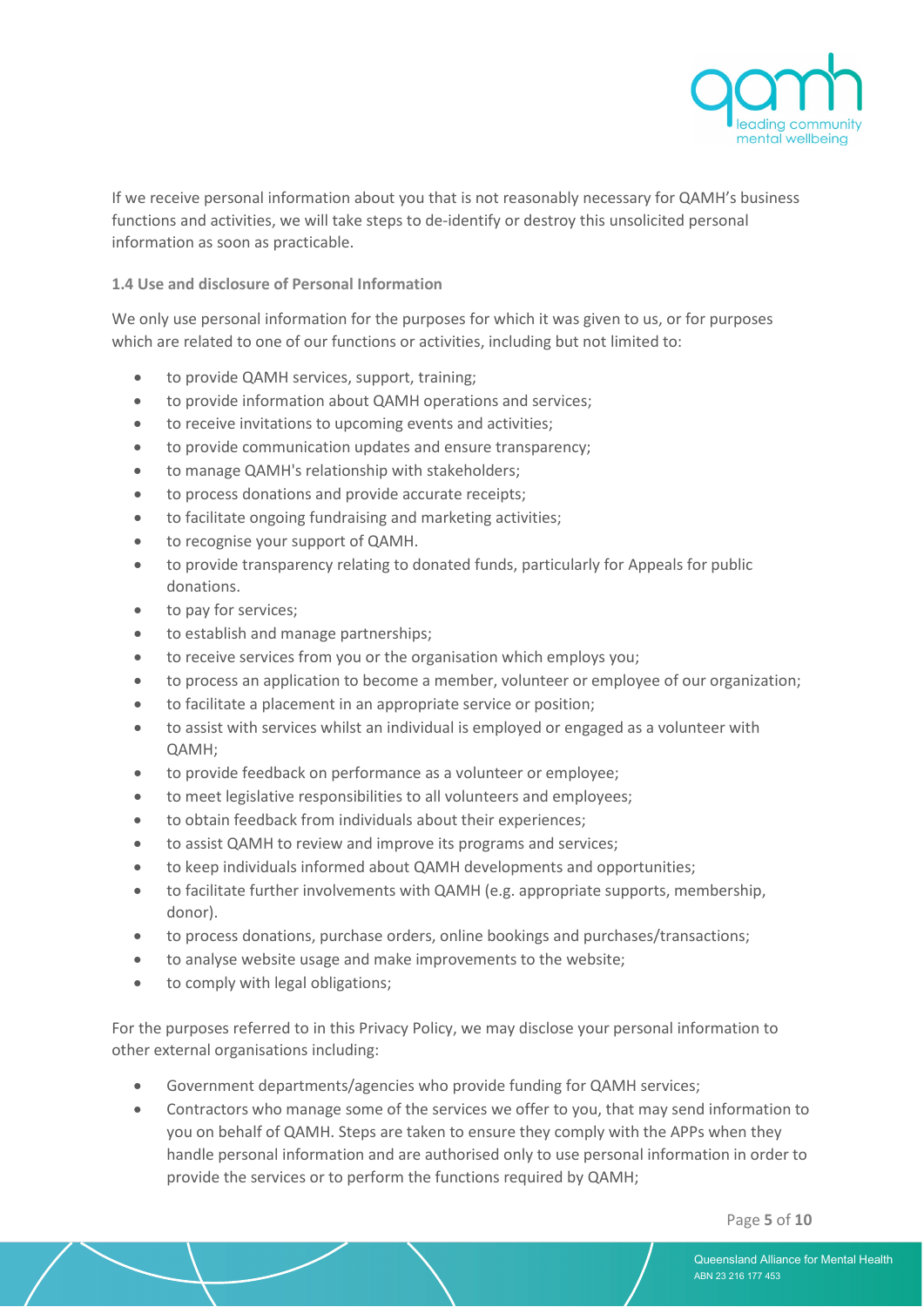

- Other regulatory bodies, such as Worker Compensation;
- Referees and former employers of QAMH employees and volunteers, and candidates for QAMH employee and volunteer positions; and
- Our professional advisors, including our accountants, auditors and lawyers.

Except as set out above, QAMH will not disclose an individual's personal information to a third party unless one of the following applies:

- the individual has consented:
- the individual would reasonably expect us to use or give that information for another purpose related to the purpose for which it was collected (or in the case of sensitive information – directly related to the purpose for which it was collected);
- it is otherwise required or authorised by law;
- it will prevent or lessen a serious threat to somebody's life, health or safety or to public health or safety;
- it is reasonably necessary for us to take appropriate action in relation to suspected unlawful activity, or misconduct of a serious nature that relates to our functions or activities;
- it is reasonably necessary to assist in locating a missing person;
- it is reasonably necessary to establish, exercise or defend a claim at law;
- it is reasonably necessary for a confidential dispute resolution process;
- it is necessary to provide a health service;
- it is necessary for the management, funding or monitoring of a health service relevant to public health or public safety;
- it is necessary for research or the compilation or analysis of statistics relevant to public health or public safety; or
- it is reasonably necessary for the enforcement of a law conducted by an enforcement body.

We do not usually send personal information out of Australia. If we are otherwise required to send information overseas we will take measures to protect your personal information. We will protect your personal information either by ensuring that the country of destination has similar protections in relation to privacy or that we enter into contractual arrangements with the recipient of your personal information that safeguards your privacy.

#### **1.5 Security of Personal and Sensitive Information**

QAMH takes reasonable steps to protect the personal and sensitive information we hold against misuse, interference, loss, unauthorised access, modification and disclosure.

These steps include password protection for accessing our electronic IT system, securing paper files in locked cabinets and physical access restrictions. Only authorised personnel are permitted to access these details.

When the personal information is no longer required, it is destroyed in a secure manner, or deleted according to our Records Management Policy.

Page **6** of **10**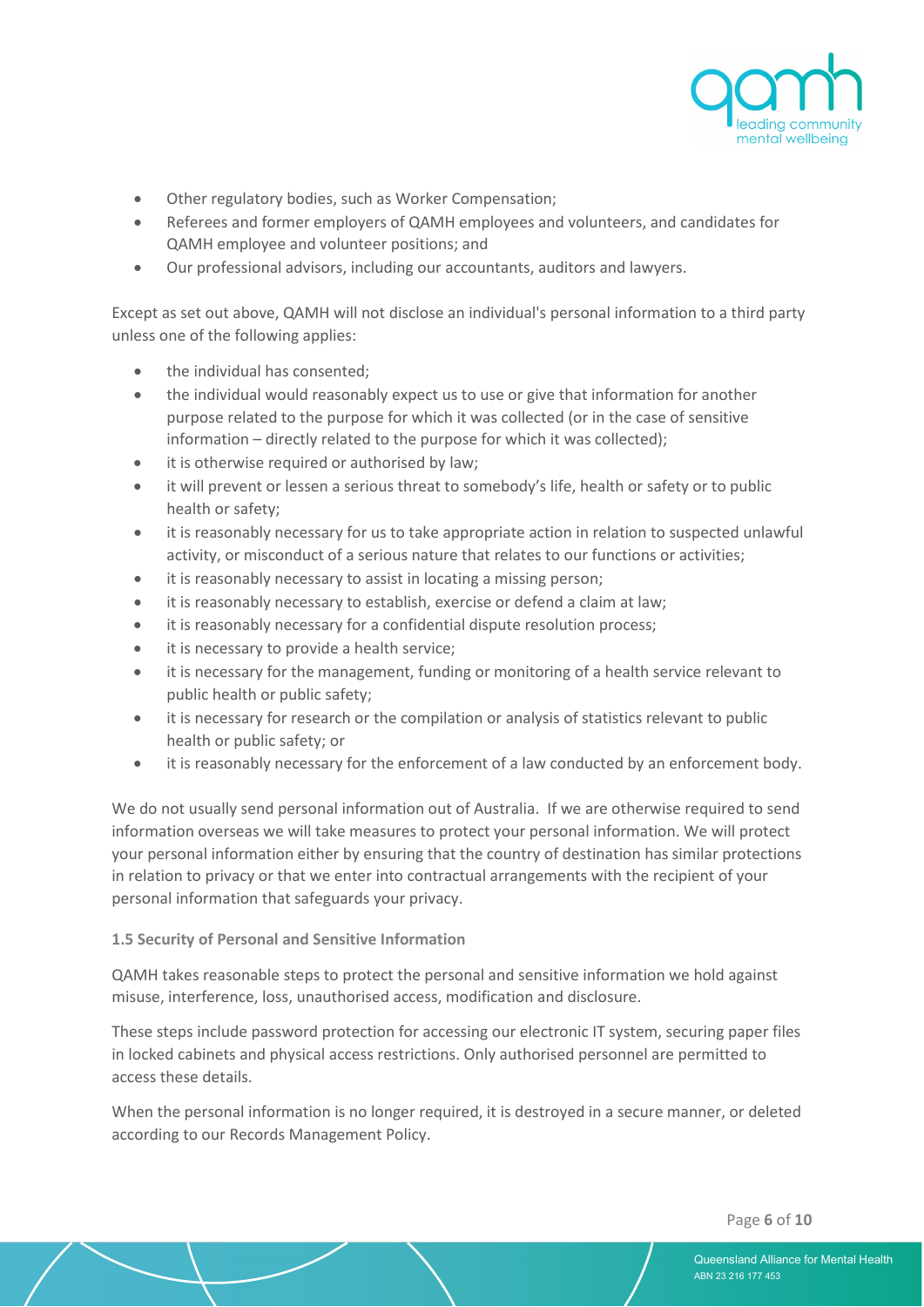

#### **1.6 Access to and correction of personal information**

If an individual requests access to the personal information we hold about them, or requests that we change that personal information, we will allow access or make the changes unless we consider that there is a sound reason under the Privacy Act or other relevant law to withhold the information, or not make the changes.

Requests for access and/or correction should be made to the Business Manager (details of which are set out below). For security reasons, you will be required to put your request in writing and provide proof of your identity. This is necessary to ensure that personal information is provided only to the correct individuals and that the privacy of others is not undermined.

In the first instance, QAMH will generally provide a summary of the information held about the individual. It will be assumed (unless told otherwise) that the request relates to current records. These current records will include personal information which is included in QAMH databases and in paper files, and which may be used on a day to day basis.

We will provide access by allowing you to inspect, take notes or print outs of personal information that we hold about you. If personal information (for example, your name and address details) is duplicated across different databases, QAMH will generally provide one printout of this information, rather than multiple printouts.

We will take all reasonable steps to provide access or the information requested within fourteen (14) days of your request. In situations where the request is complicated or requires access to a large volume of information, we will take all reasonable steps to provide access to the information requested within thirty (30) days.

QAMH may charge you reasonable fees to reimburse us for the cost we incur relating to your request for access to information, including in relation to photocopying and delivery cost of information stored off site. For current fees, please contact the Business Manager.

If an individual is able to establish that personal information QAMH holds about them is not accurate, complete or up to date, QAMH will take reasonable steps to correct our records.

Access will be denied if:

- the request does not relate to the personal information of the person making the request;
- providing access would pose a serious threat to the life, health or safety of a person or to public health or public safety;
- providing access would create an unreasonable impact on the privacy of others;
- the request is frivolous and vexatious:
- the request relates to existing or anticipated legal proceedings;
- providing access would prejudice negotiations with the individual making the request;
- access would be unlawful;
- denial of access is authorised or required by law;
- access would prejudice law enforcement activities;
- access would prejudice an action in relation to suspected unlawful activity or misconduct of a serious nature relating to the functions or activities of;
- access discloses a 'commercially sensitive' decision making process or information; or

Page **7** of **10**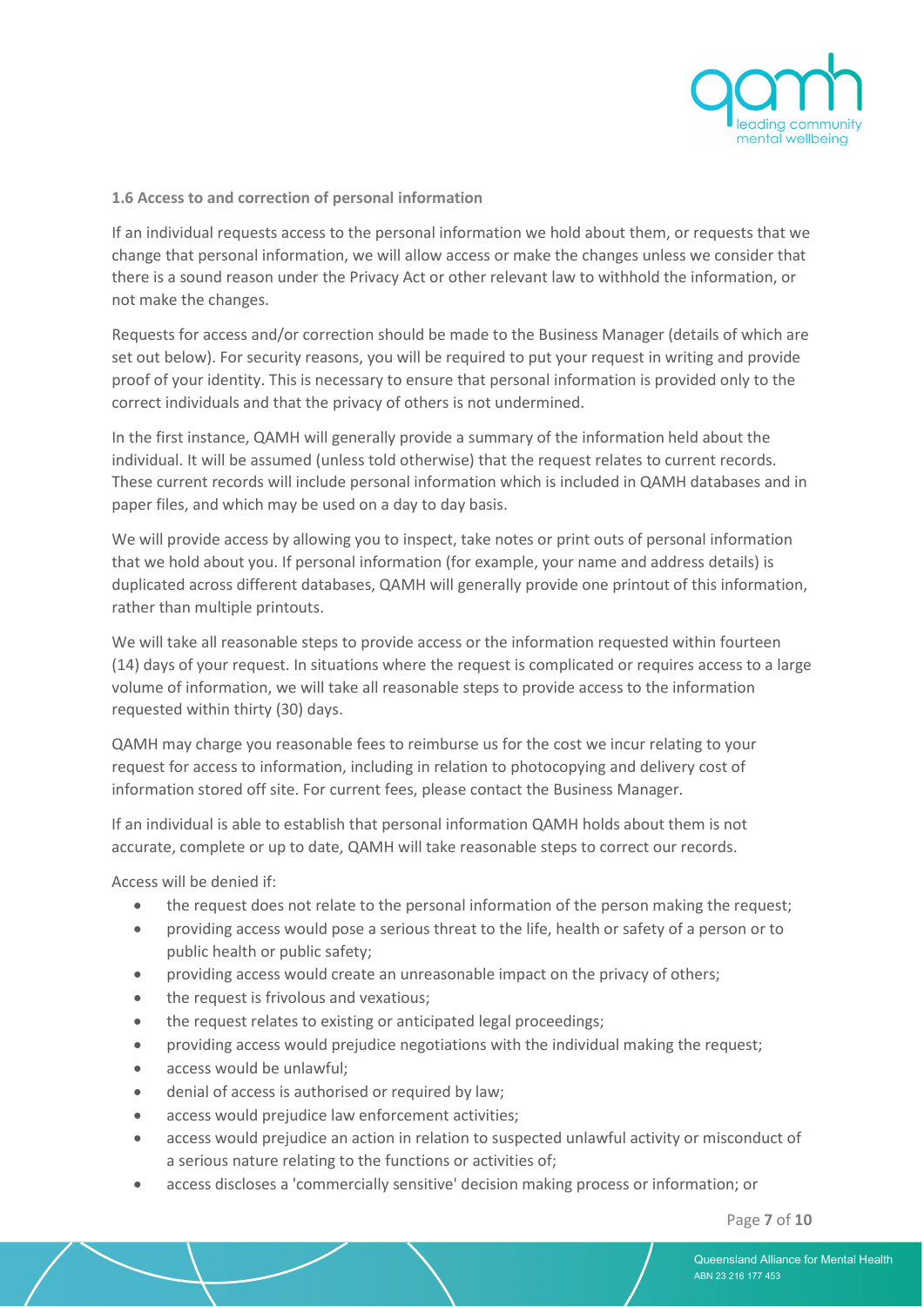

• any other reason that is provided for in the APPs or in the Privacy Act.

If we deny access to information we will set out our reasons for denying access. Where there is a dispute about your right of access to information or forms of access, this will be dealt with in accordance with the complaints procedure set out below.

#### **1.7 Complaints Procedure**

If you have provided us with personal and sensitive information, or we have collected and hold your personal and sensitive information, you have a right to make a complaint and have it investigated and dealt with under this complaints procedure.

If you have a complaint about QAMH privacy practices or our handling of your personal and sensitive information please contact our Business Manager.

All complaints will be logged on our database.

A privacy complaint relates to any concern that you may have regarding QAMH privacy practices or our handling of your personal and sensitive information. This could include matters such as how your information is collected or stored, how your information is used or disclosed or how access is provided to your personal and sensitive information.

The goal of this policy is to achieve an effective resolution of your complaint within a reasonable timeframe, usually thirty (30) days or as soon as practicable. However, in some cases, particularly if the matter is complex, the resolution may take longer.

Once the complaint has been made, we will try to resolve the matter in a number of ways, such as:

- Request for further information: We may request further information from you. You should be prepared to provide us with as much information as possible, including details of any relevant dates and documentation. This will enable us to investigate the complaint and determine an appropriate solution. All details provided will be kept confidential;
- Discuss options: We will discuss options for resolution with you and if you have suggestions about how the matter might be resolved you should raise these with our Finance Manager;
- Investigation: Where necessary, the complaint will be investigated. We will try to do so within a reasonable time frame. It may be necessary to contact others in order to proceed with the investigation and progress the complaint;
- Conduct of our employees: If your complaint involves the conduct of our employees we will raise the matter with the employee concerned and seek their comment and input in the resolution of the complaint;
- The complaint is substantiated: If your complaint is found to be substantiated, you will be informed of this finding. We will then take appropriate agreed steps to resolve the complaint, address your concerns and prevent the problem from recurring;
- If the complaint is not substantiated, or cannot be resolved to your satisfaction, but this Privacy Policy has been followed, may decide to refer the issue to an appropriate intermediary. For example, this may mean an appropriately qualified lawyer or an agreed third party to act as a mediator;

Page **8** of **10**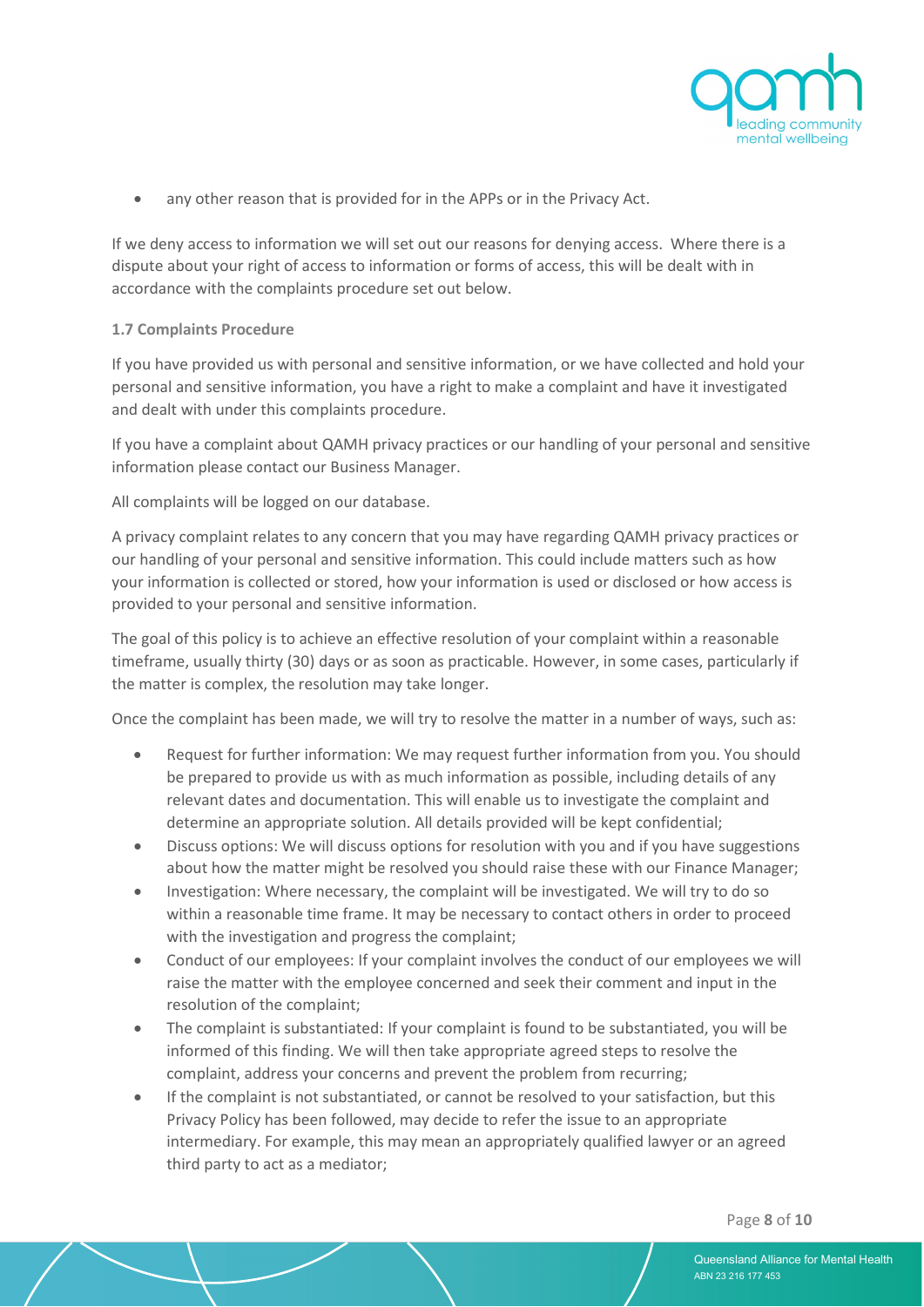

• At the conclusion of the complaint, if you are still not satisfied with the outcome you are free to take your complaint to the Office of the Australian Information Commissioner at [www.oaic.gov.au](http://www.oaic.gov.au/) or by calling 1300 363 992.

We will keep a record of your complaint and the outcome.

We are unable to deal with anonymous complaints. This is because we are unable to investigate and follow-up such complaints. However, in the event that an anonymous complaint is received, we will note the issues raised and, where appropriate, try and investigate and resolve them appropriately.

### **CHANGES TO THIS PRIVACY POLICY**

QAMH reserves the right to review, amend and/or update this policy from time to time.

We aim to comply with the APPs and other privacy requirements required to be observed under State or Commonwealth Government contracts.

If further privacy legislation and/or self-regulatory codes are introduced or our Privacy Policy is updated, we will summarise any substantial modifications or enhancements in this section of our Privacy Policy.

**How to Contact Us**

Individuals can obtain further information in relation to this privacy policy, or provide any comments by our Privacy Officer:

**Privacy Officer:** QAMH Business Manager **Telephone:** (07) 3394 8480

| Writing to: | 433 Logan Road         |
|-------------|------------------------|
|             | Stones Corner QLD 4120 |
| Email:      | admin@qamh.org.au      |

#### **Related Documents**

- POL3.1 Privacy Policy
- Australian Government, Privacy Act 1988
- Australian Government, OAIC, Australian Privacy Principles

Page **9** of **10**